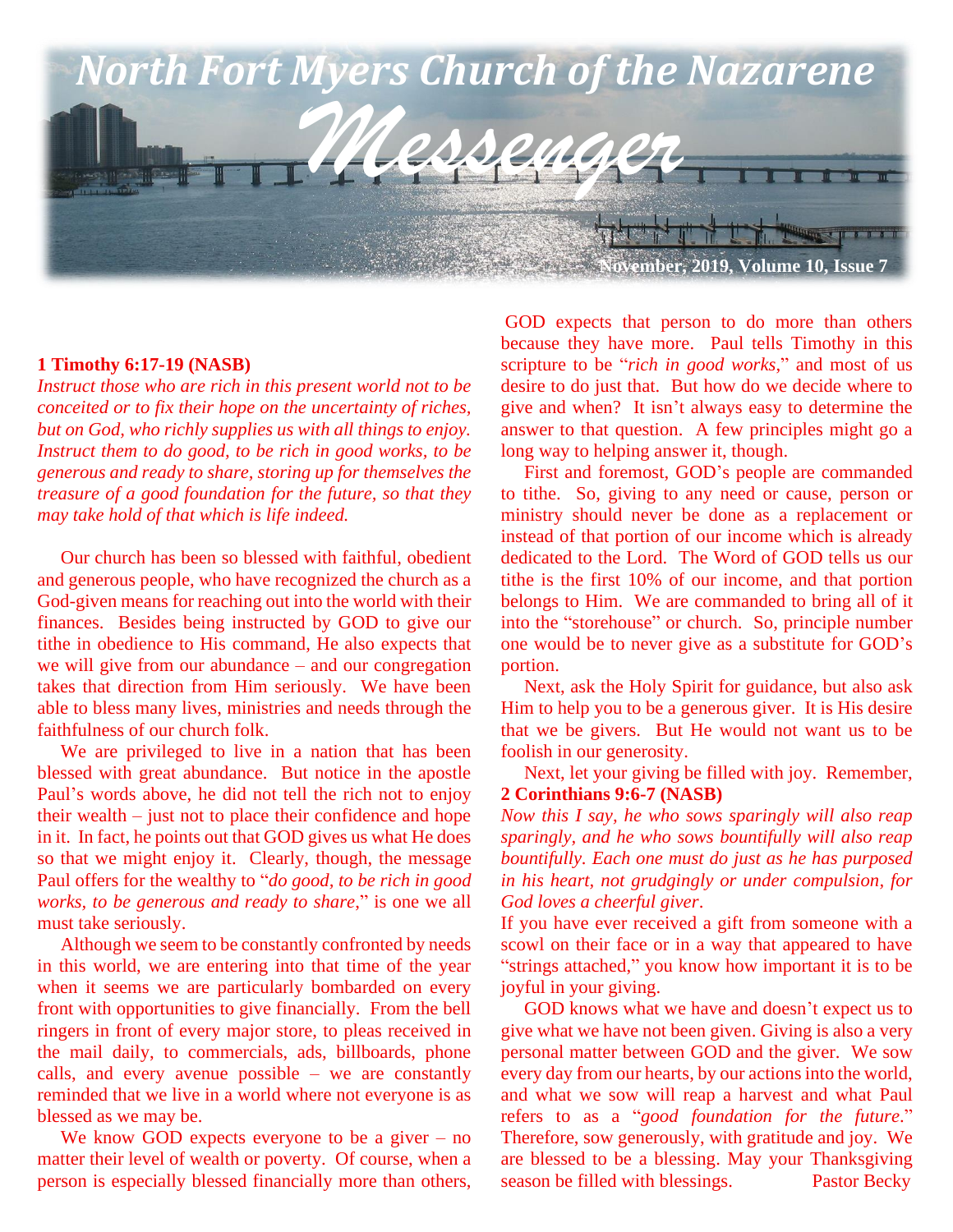## **Birthdays & Anniversaries**

- **2 – Ida Chaplow 18 – Carl Logan**
	-
	-
- **5 – Charlie & June Franklin Jamie Lorenson**
- 
- 
- 
- 
- **16 – Sherry Chapman Harry Friedman Michael Romano**



**Patrick Lindsey Our missionaries** Phoebe Barr Tom Blakeman Laurel Chapman Ben Bergman Ida Chaplow Ida Chaplow Janice O'Lynn Susie & Jamie Lorenson Peggy & Steve Cecil Judi Predko's family Ray Holman Mark & Lisa Koch Ryan Woodby Ernie Rybold Paul Jones Betty Predko Sheryl Colie & Family Matthew Morgan Orion Predko Paul & Grace Boling Ardyth Eldridge Eileen Massett Joseph Groves Lorraine Jungles Mark & Kim Barr Louis Perez Cody Church Dave Peck

 $H_1$ 

- **Tom Moore 21 – Pastor Van**
- **4 – Phyllis Obney 25 – Carolyn Method**
	-
- **9 – Janet Clifton 26 – Butch & Janet Heath** 12 – **Teresa Boye** Keith Wills
	- **Linda Fregeau 27 – Mitchell Irvin**
- **15 – Janice O'Lynn 28 – Dave & Linda Fregeau**
	- **Nick Kiser 30 – Doretta Parker**



#### **Prayer Needs:**

The Nation of Israel Our Church Leaders

### **Calendar**

- **2 – District Prayer Summit at LPC3**
- **3 – Harvest Home Begins**
- **8-10 – District TNT**
- **13 – Food Distribution**
- **14 – Church Board Meeting**
- **17 – Samaritan's Purse Boxes Deadline**
- **18 – 22 – District Ministers & Mates Retreat**
- **25 – Harvest Home Food Distribution**
- **27 – No Wednesday Night Fellowship or Discipleship Study**
- **28 – THANKSGIING DAY**
- **30 – Hanging of the Greens**
- **Dec. 1 – The Kramers in Concert**



We need volunteers to help with the distribution of food on Wednesday, November 13, from 4:00 to 6:00 PM, to help with a variety of tasks. Please spread the word to anyone you think could benefit from this special outreach and join us as we partner to help those in need. And once again, thank you for being the hands and **Children & Teen Depts.** Eileen Jennings Kitty Baxter Dorothy Chapaman Kenny & Gail Goodman Phyllis Obney Regina Williams Allice Daugherty Marlene Ryan A Youth Pastor Unsaved Loved Ones

Don't forget to assemble your Samaritan's Purse boxes and bring them in by Sunday, November 17.

feet of Jesus in North Fort Myers.



#### Our military, our leaders and Harvest Home

Beginning Sunday, November 3, we will once again be gathering food to present as an offering of thanksgiving for the way GOD has blessed and provided for us throughout the year. We will be gathering names for families in order to distribute the bounty we will gather to those who find themselves in need. If you know of a family in need, please give their contact information to Pastor Van or Pastor Becky. And begin gathering your donations and bringing them to the altar with a prayer of thankfulness and a spirit of gratitude and praise.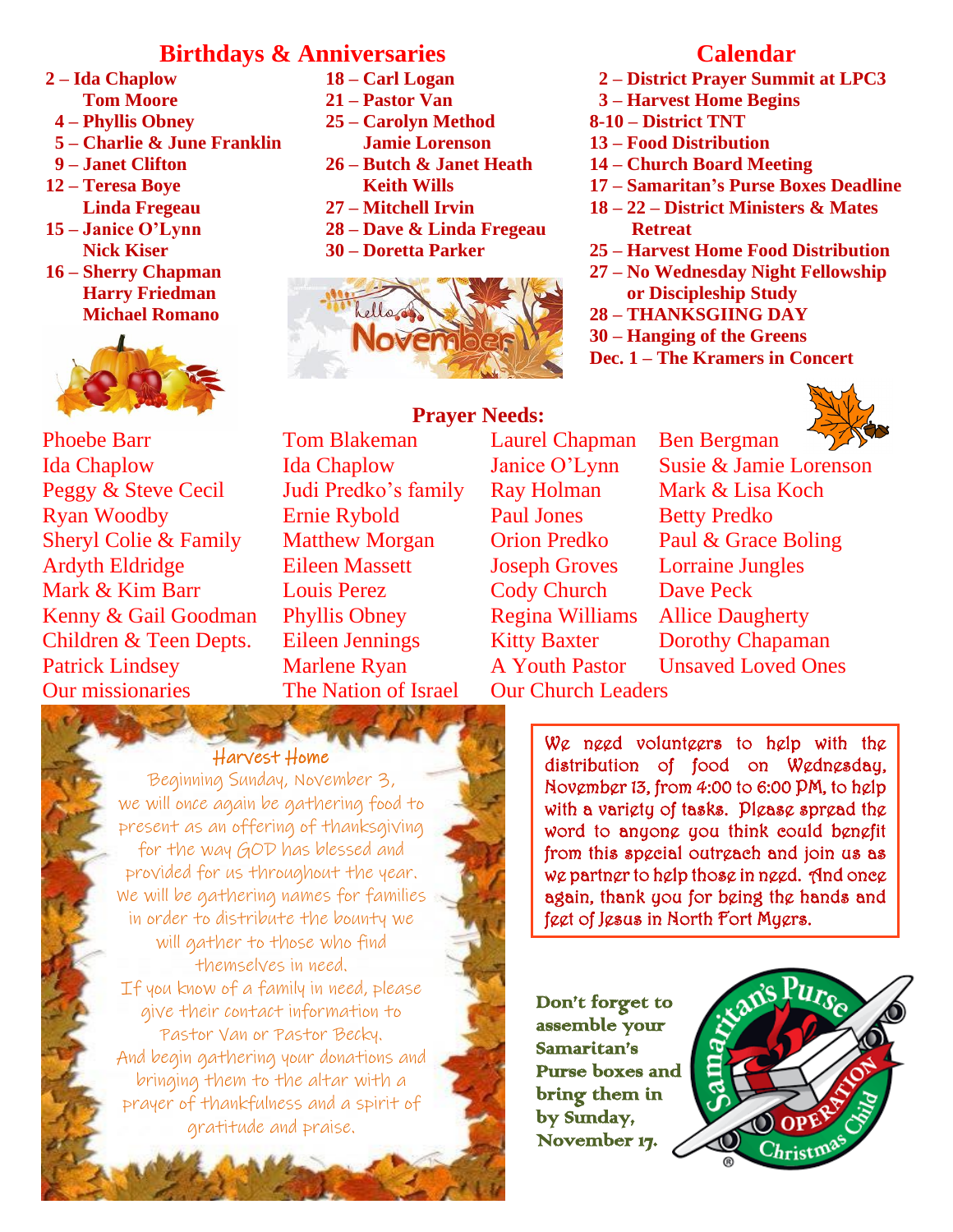

# **SOUTHERN FLORIDA DISTRICT PRAYER SUMMIT 2019**

**Saturday, November 2 9:30 – Noon Lake Placid Camp & Conference Center**

We have much for which to pray these days. Our nation, our government leaders, the global mission of the church, those who have experienced devastation by natural disasters, those who need a healing touch, our churches, pastors and families, and the list goes on. If you are able to attend, we are delighted to invite you to join with others of the district family in this very special time together on November 2. We believe God hears and answers our prayers and, as we pray, we too are changed through His Spirit. Let's unite in prayer and believe that God will answer!



Hanging of the Greens 2019 Saturday, November 30  $9 -$ Doon We need every able-bodied person possible to help "deck the halls" for the coming Advent Season. Please sign up and get ready for a morning full of fun, work, creativity,, and laughter – then join us for lunch, after we decorate the church together.





The Kramers in Concert

Sunday, December  $1 - 10:45$  A.M. in our morning worship service A great opportunity to invite all your friends, family, neighbors and coworkers to join us for a wonderful morning filled with music and worship.